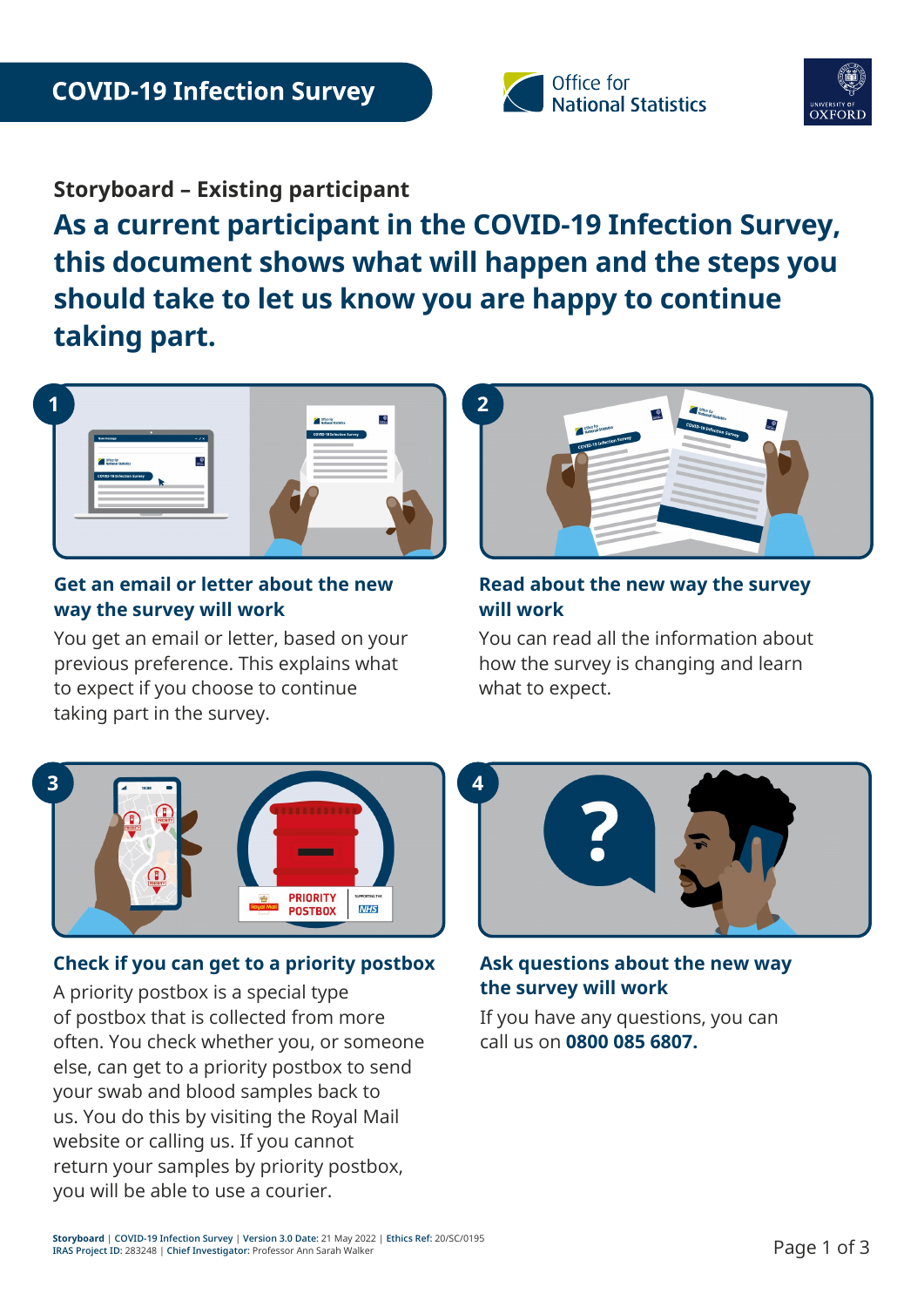

### **Follow the weblink or call us to say you are happy to continue taking part**

If you are happy to continue in the survey, you click on the weblink or call us. The weblink and phone number are in your first email or letter telling you about the changes to the survey.



## **Give unique participant ID and choose how to send back swab and blood samples**

You start the online form or phone call by telling us your unique participant ID, found on your letter or email. You then say how you would like us to contact you in future (email or letter), how you would like to complete the questionnaire (online or by phone), how you would like to send your samples back to us (via post or courier) and whether you would like to continue to receive vouchers, and if yes, by email or post.



# **Repeat steps 5 and 6 for each person who is happy to continue taking part**

Everyone who is happy to continue in the survey should follow steps 5 and 6. If someone under 16 years old wants to continue, an adult will need to do this for them, using the participant ID for the person under 16.



### **Wait to hear about your next testing window**

The next contact will be an email or letter with the dates of your first testing window using the new approach.